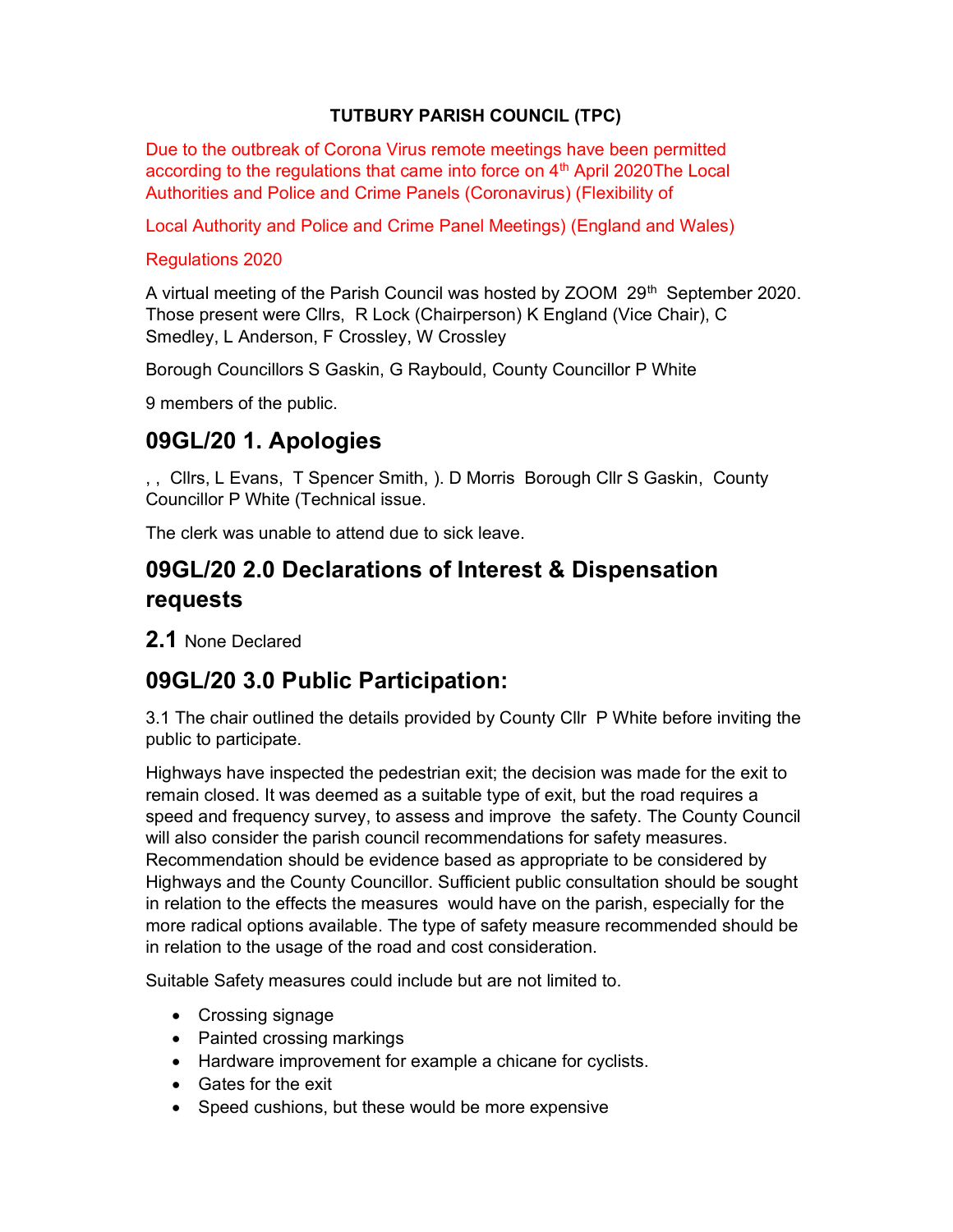• Weight and speed limits

#### More extreme measures

- Move the exit
- Close the exit
- Close the road.

#### Resident one

Keep exit open it is good for access to the fields. Traffic is dangerous. Hedges needs cutting.

#### Resident two

Moving the access nearer to the kennels entrance and farm track, pedestrians would not be walking directly on the road but onto the access lane.

#### Resident Three

The exit opposite comes out straight onto the road. To address the speed on the road and install signage would make an improvement. Speed humps would be good but not closing the road.

#### Resident four

Move the exit closer to Green Lane Kennel entrance and cutting back of the hedge on the heritage park side. Provision was not made to improve the road when planning permission was granted for Heritage Park. It is important to use Green Lane in icy weather rather than Ironwalls . Keep the exit open. Implement speed limit reduction. Who will cut the hedges going forward? The fence gives the resident s no access to maintain the hedges.

#### Resident five

Hedgerows are a problem, affecting visibility, the exit will be the same as Portway Drive. The approach on the bend from Belmot Rod is more dangerous so to reduce speed with a hump and reduce HGVS would improve safety, However the refuse lorries and farm vehicles would still require access. Green Lane Hedgerow is problem since Heritage park took ownership.

#### Resident six

Hedgerow is a problem the pedestrian access is not the problem but the safety of the road, increase in HGVs and speed in the daytime. A one way may increase speed. Closing the road would not be logical and removing access for the residents. Maintaining the hedgerow will increase visibility, maybe remove the hedge. The road speed could be 10mph.

#### Resident seven

The resident printed agendas off for Green Lane residents, she works from home and has good view point of Green Lane. HGVs are few and do slow down but the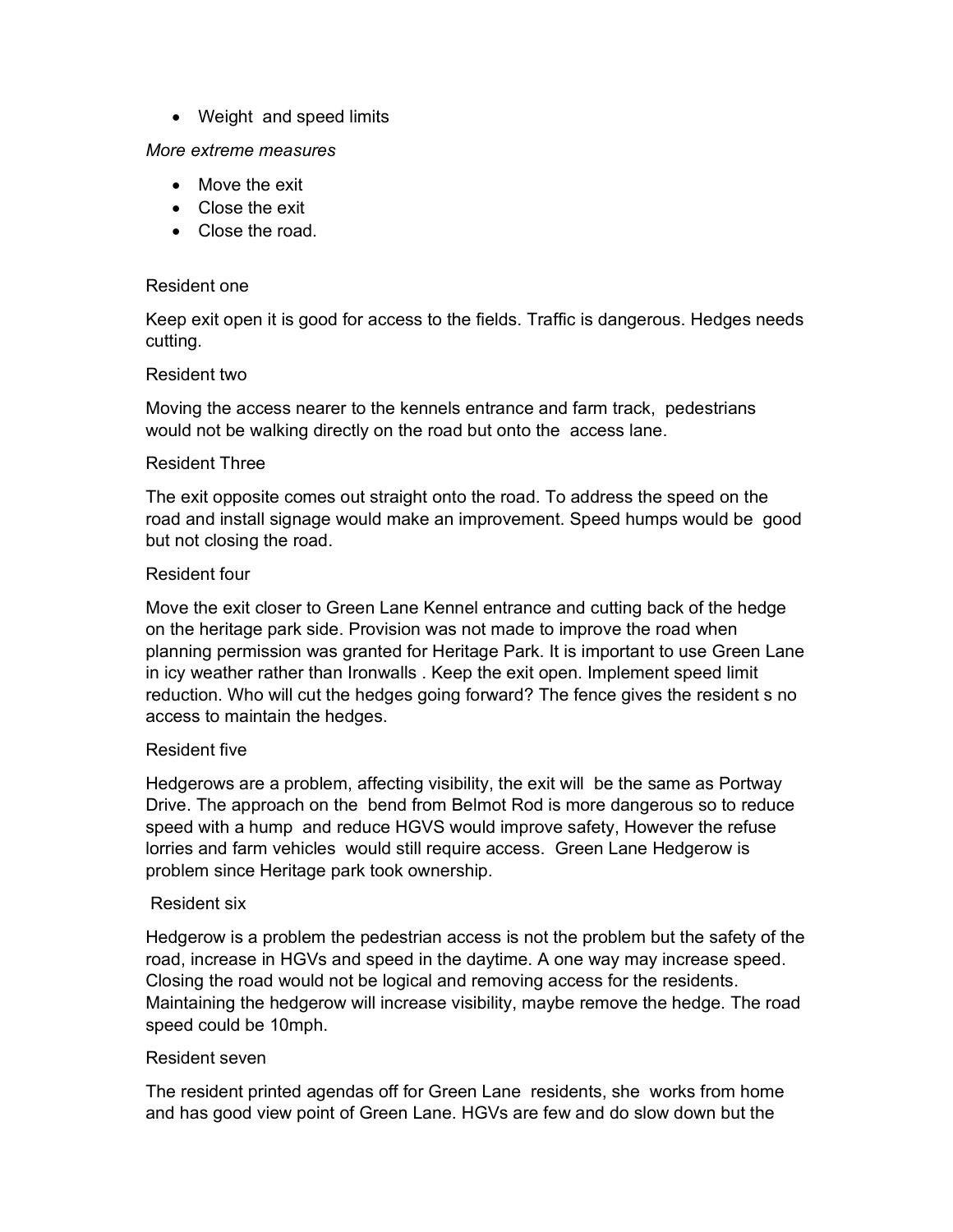cars do not slow down and the speed is the issue. More cars parked in Green lane. A one-way road would increase the speed on the road. It is a rural lane, but it is used more as is a cut through road that has become very dangerous.

### Resident eight

Speed limit should not be 60 it should be reduced as well as the weight limit. It would not be a good thing to remove the hedge. The lane should be kept as green as on the name suggests and for the wildlife benefits.

#### Resident nine

Do not close the road or remove the hedge but reduce the speed limit.

Resident 10.

No further comments.

## 09GL/20 4. 0To review the safety issues on Green Lane

- 1. Consider the closure of the new pedestrian exit from Heritage park opposite Portway Drive
- 2. Speeding and visibility of cars
- 3. Consider the closure of Green Lane to vehicles

The chair and the County Councillor had a discussion prior to the meeting and believed that a combination of crossing signage at each end of the road, painted markings for the crossing, and Speed and weight limits on the road might be suitable.

The chair invited members to contribute to the meeting points raised.

Cllr L Anderson agreed that combination of measures would be effective, and more measures will make more people aware of the danger on that road. Mirrors may increase visibility but may make drivers less careful. However, he was cautious that the parish would have limited say and the County Council will make the decision and questioned what process they would take. Would they require their own consultation? The chair confirmed that County Councillor White and Highways are happy to consider the Parish Council suggestions and this meeting is an effective consultation. Highways were going to be carrying out safety surveys on Burton Road, therefore it is easier to tag this request on to that work.

Cllr K England commented that pedestrians cannot walk on the pavement or get a push chair through on Green Lane due to parked cars, white vans speeding down the lane. If the pedestrian exit was moved nearer to the kennels, there is a problem if pedestrians want to access Portway drive. Chevrons on the road is likely to slow the road down and reduce the speed.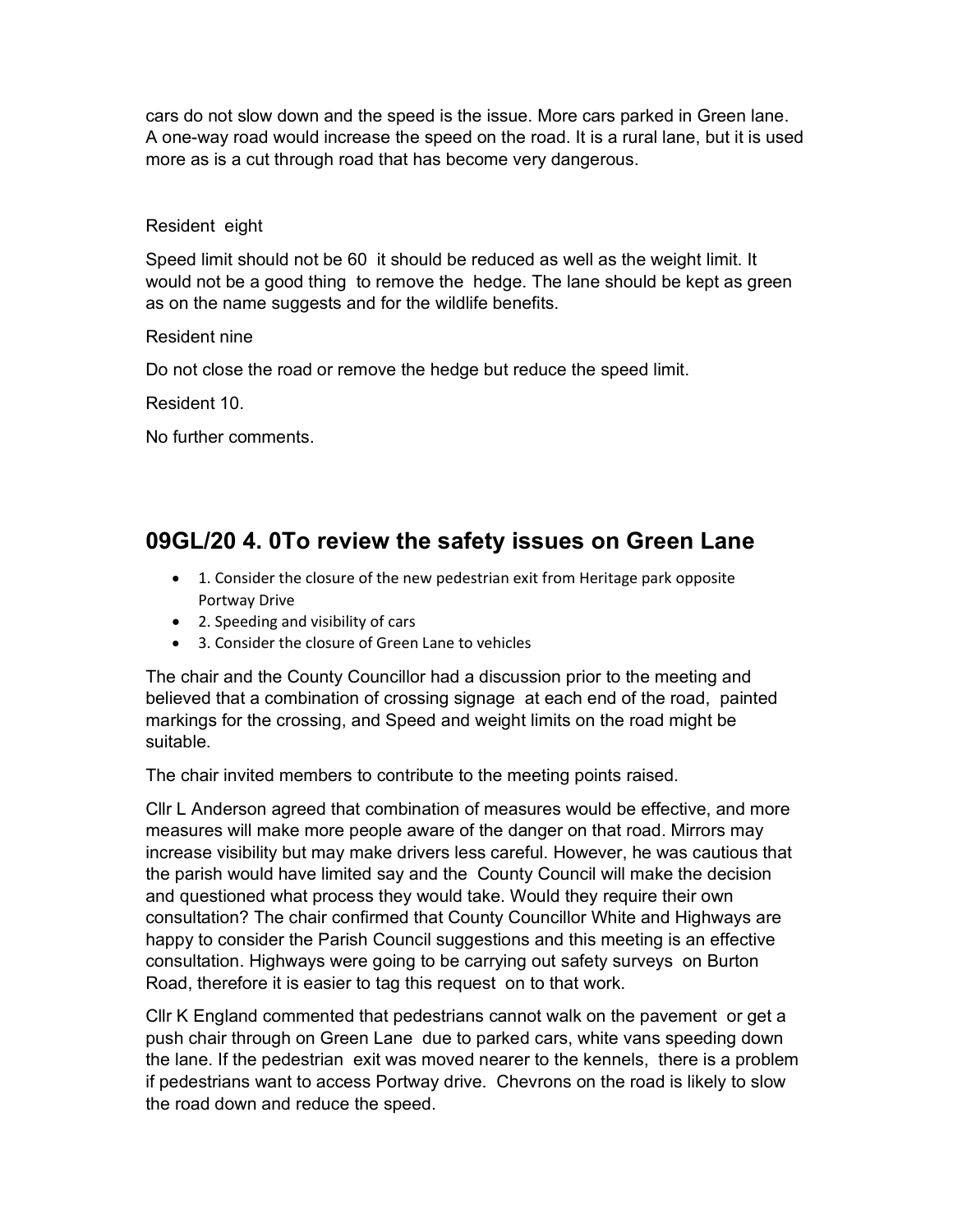Cllr P Steadman suggested the parish council find out the results of the survey and improve the access to make it safer look at speed and weight restrictions.

Cllr F Crossley agreed with a lot of what had been said. Would Highways consider road narrowing signs at either end of the road. The Hedges need to be cut back twice a year. The chair responded by stating the County council will not cut the hedge it is too costly to instruct legal action for landowners to do this and would not take responsibility for this unless they had no choice. He suggested that letters should be written to ask the landowners to maintain the hedge.

Cllr F Crosslet proposed the exit was moved nearer the kennels

Cllr C Smedley noted both pedestrian exits have the same visibility, so pedestrian crossing markings , a gate would make the exit safer. Agricultural vehicles use the lane. She requested to not remove the hedge.

Cllr W Crossley stated there were two problems, one was lane itself and the other the access. The hedges could be cut by the County Council and the speed would be reduced, by Raised area for a crossing.

Ironwalls is very steep and dangerous in icy weather. Widen the road to improve the parking problems, Parish Council powers are limited it will be Highways that will make the ultimate decision.

In response to the comments made the chair proposed the following summary of measures should be passed to the County Councillor P white to consider.

The current hedgerow problem should be addressed in a future meeting.

Crossing signage

Crossing Markings on the road

Weight, narrowing and speed restrictions as deemed appropriate by Highways

Replacement of barrier for the pedestrian exit with gates

Cllr L Anderson seconded the proposal.

Cllr F Crossley suggested that the County Ocuncil should be made aware that the Parish Council were not in favour of having Green lane closed.

Cllr W Crossley objected to the proposal being made and recommended that it should be a proposal to be voted on at the next Parish council meeting as the